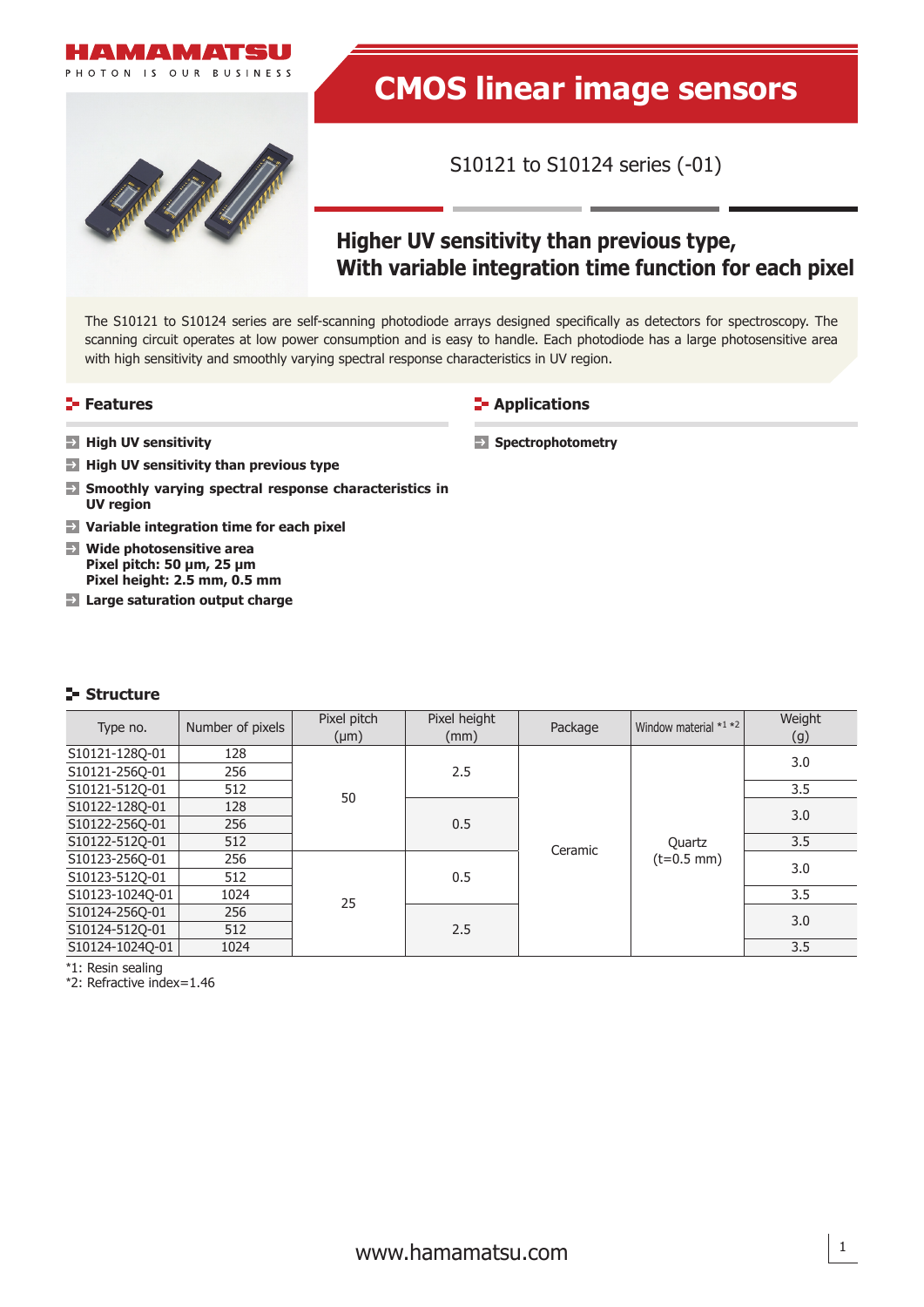#### **Absolute maximum ratings**

| Parameter                      | Symbol | Condition                                 | Value          | Unit         |
|--------------------------------|--------|-------------------------------------------|----------------|--------------|
| Supply voltage                 | Vdd    | Ta=25 $^{\circ}$ C                        | $-0.3$ to $+6$ |              |
| Clock pulse voltage            | V(CLK) | $Ta = 25 °C$                              | $-0.3$ to $+6$ |              |
| Start pulse voltage            | V(ST)  | Ta=25 °C                                  | $-0.3$ to $+6$ |              |
| Integration time control pulse | V(INT) | $Ta = 25 °C$                              | $-0.3$ to $+6$ |              |
| Overflow gate voltage          | Vofa   | Ta=25 °C                                  | $-0.3$ to $+6$ |              |
| Overflow drain voltage         | Vofd   | $Ta = 25 °C$                              | $-0.3$ to $+6$ |              |
| Operating temperature          | Topr   | $\sqrt{N}$ dew condensation <sup>*3</sup> | $-5$ to $+65$  | $\circ$      |
| Storage temperature            | Tsta   | No dew condensation*3                     | $-10$ to $+85$ | $^{\circ}$ C |

\*3: When there is a temperature difference between a product and the surrounding area in high humidity environment, dew condensation may occur on the product surface. Dew condensation on the product may cause deterioration in characteristics and reliability.

Note: Exceeding the absolute maximum ratings even momentarily may cause a drop in product quality. Always be sure to use the product within the absolute maximum ratings.

| Parameter                                    | Symbol     | Min.   | Typ.         | Max. | Unit         |  |  |
|----------------------------------------------|------------|--------|--------------|------|--------------|--|--|
| Supply voltage                               | Vdd        | 4.75   |              | 5.25 |              |  |  |
|                                              | High level | V(CLK) | Vdd - 0.25   | Vdd  | $Vdd + 0.25$ |  |  |
| Clock pulse voltage                          | Low level  |        |              |      | 0.4          |  |  |
|                                              | High level |        | Vdd - 0.25   | Vdd  | $Vdd + 0.25$ |  |  |
| Start pulse voltage                          | Low level  | V(ST)  |              |      | 0.4          |  |  |
| High level<br>Integration time control pulse |            | V(INT) | $Vdd - 0.25$ | Vdd  | $Vdd + 0.25$ |  |  |
| Low level<br>voltage                         |            |        |              |      | 0.4          |  |  |
| Overflow drain voltage                       |            | Vofd   | 0.5          |      | 2.5          |  |  |
| Overflow gate voltage                        |            | Vofg   | 0.17         | 0.2  | 0.23         |  |  |

## **Recommended terminal voltage (Ta=25 °C)**

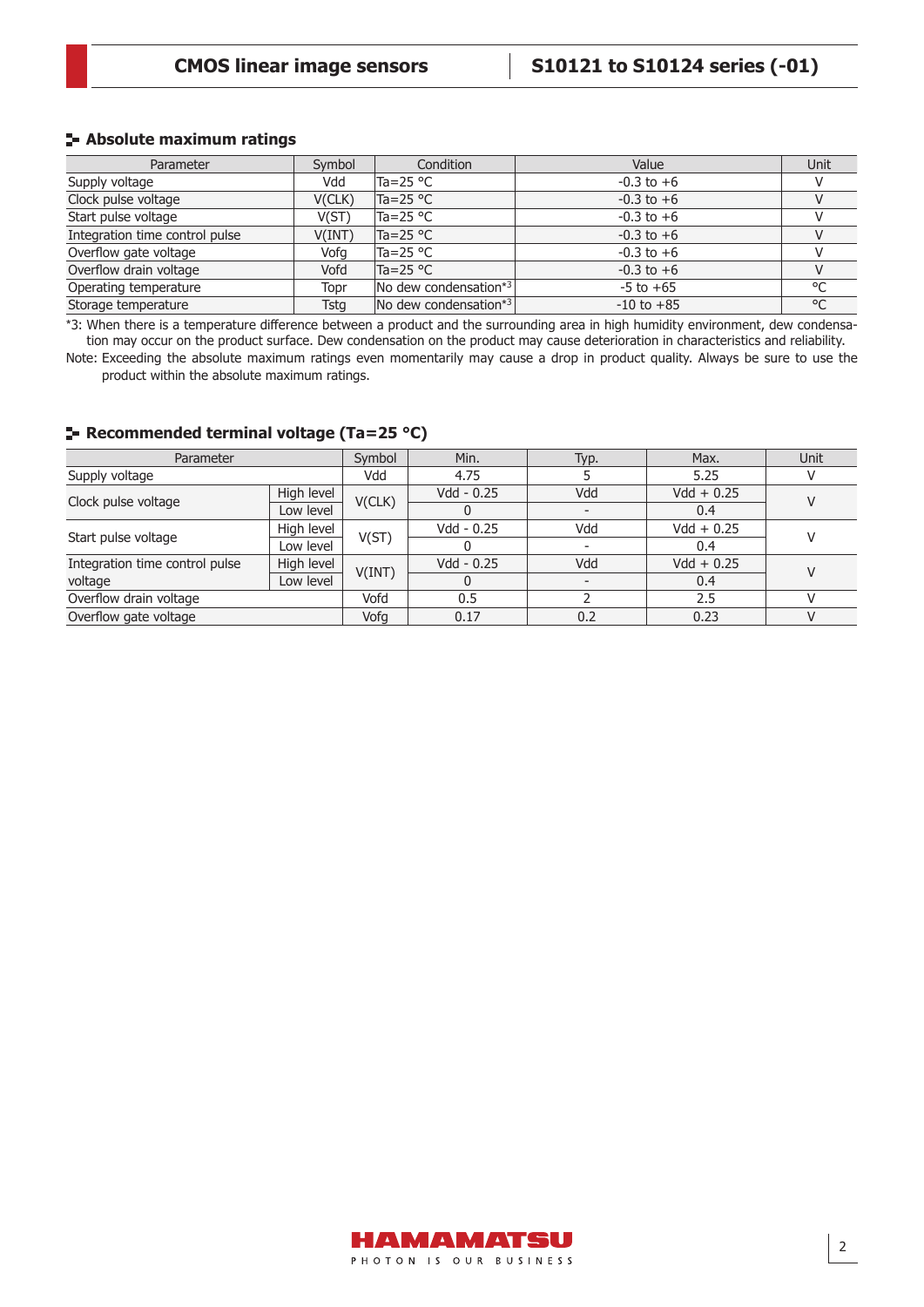|                 | Parameter            | Symbol    | Min.                     | Typ.                     | Max.                     | <b>Unit</b> |  |
|-----------------|----------------------|-----------|--------------------------|--------------------------|--------------------------|-------------|--|
| Clock pulse     | S10121/S10124 series |           | 10k                      |                          | 250 k                    | <b>Hz</b>   |  |
| frequency       | S10122/S10123 series | f(CLK)    | 10k                      | $\overline{\phantom{0}}$ | 500 k                    |             |  |
| Video data rate |                      | <b>VR</b> | $\overline{\phantom{a}}$ | f(CLK)                   | $\overline{\phantom{a}}$ | Hz          |  |
|                 | S10121-128Q-01       |           | $\overline{\phantom{0}}$ | 0.75                     | $\overline{\phantom{a}}$ | mW          |  |
|                 | S10121-256Q-01       |           | $\overline{\phantom{a}}$ | 1.75                     | $\blacksquare$           |             |  |
|                 | S10121-512Q-01       |           | $\overline{\phantom{0}}$ | 4.25                     | $\overline{\phantom{a}}$ |             |  |
|                 | S10122-128Q-01       |           | $\overline{\phantom{0}}$ | 1.5                      | $\overline{\phantom{a}}$ |             |  |
|                 | S10122-256Q-01       |           | $\overline{\phantom{a}}$ | 3.5                      | $\overline{\phantom{a}}$ |             |  |
| Power           | S10122-512Q-01       | P         | ÷                        | 8.25                     | $\overline{\phantom{a}}$ |             |  |
| consumption*4   | S10123-256Q-01       |           | $\overline{\phantom{0}}$ | 3.25                     | $\overline{\phantom{a}}$ |             |  |
|                 | S10123-512Q-01       |           | $\overline{\phantom{a}}$ | 7.25                     | $\overline{\phantom{a}}$ |             |  |
|                 | S10123-1024Q-01      |           | ÷                        | 18.25                    | $\overline{\phantom{a}}$ |             |  |
|                 | S10124-256Q-01       |           | $\overline{\phantom{0}}$ | 1.75                     | $\overline{\phantom{a}}$ |             |  |
|                 | S10124-512Q-01       |           | $\overline{\phantom{0}}$ | 3.75                     | $\overline{\phantom{a}}$ |             |  |
|                 | S10124-1024Q-01      |           |                          | 8.25                     | $\overline{\phantom{a}}$ |             |  |
|                 | S10121-128Q-01       |           |                          | 10                       |                          |             |  |
|                 | S10122-128Q-01       |           |                          |                          |                          |             |  |
|                 | S10121-256Q-01       |           |                          | 14                       |                          |             |  |
|                 | S10122-256Q-01       |           |                          |                          |                          |             |  |
| Video line      | S10121-512Q-01       |           |                          | 22                       |                          |             |  |
| capacitance     | S10122-512Q-01       | Cv        |                          |                          |                          | pF          |  |
| $(Vb=2 V)^{*5}$ | S10123-256Q-01       |           |                          | 13                       |                          |             |  |
|                 | S10124-256Q-01       |           |                          |                          |                          |             |  |
|                 | S10123-512Q-01       |           |                          | 19                       |                          |             |  |
|                 | S10124-512Q-01       |           |                          |                          |                          |             |  |
|                 | S10123-1024Q-01      |           |                          | 32                       |                          |             |  |
|                 | S10124-1024Q-01      |           |                          |                          |                          |             |  |

#### **Electrical characteristics [Ta=25 °C, Vdd=5 V, Vb=Vofd=2 V, Vofg=0.2 V]**

\*4: f(CLK)=250 kHz (S10121/S10124 series), 500 kHz (S10122/S10123 series)

\*5: Vb is the voltage at the non-inverting input terminal of the charge amplifier in the current-integration readout circuit. [See the readout circuit example (p.8).]

#### **Electrical and optical characteristics [Ta=25 °C, Vdd=5 V, Vb=Vofd=2 V, Vofg=0.2 V, f(CLK)=200 kHz]**

| Parameter                             |               | Symbol      | Min. | Typ. | Max.                     | Unit          |
|---------------------------------------|---------------|-------------|------|------|--------------------------|---------------|
| Spectral response range               |               | $\Lambda$   |      | nm   |                          |               |
| Peak sensitivity wavelength           |               | $\lambda p$ | 750  |      |                          | nm            |
|                                       | S10121 series | ID          |      | 0.1  | 0.6                      | pA<br>pC      |
| Dark current                          | S10122 series |             |      | 0.02 | 0.12                     |               |
|                                       | S10123 series |             |      | 0.02 | 0.12                     |               |
|                                       | S10124 series |             |      | 0.1  | 0.6                      |               |
| Saturation output<br>charge           | S10121 series | Qsat        | 110  | 165  | -                        |               |
|                                       | S10122 series |             | 22   | 32   | $\blacksquare$           |               |
|                                       | S10123 series |             | 11   | 14   |                          |               |
|                                       | S10124 series |             | 55   | 75   | -                        |               |
| Saturation exposure*6                 |               | Esat        |      | 580  | $\overline{\phantom{a}}$ | $m/x \cdot s$ |
| Photo response non-uniformity*6 *7 *8 |               | <b>PRNU</b> |      |      | $\pm$ 3                  | $\frac{0}{0}$ |

\*6: Measured with a tungsten lamp of 2856 K

\*7: Photo response non-uniformity is defined under the condition that the device is uniformly illuminated by light which is 50 % of the saturation exposure level as follows:

PRNU=  $\Delta$ X/X  $\times$  100 (%)

X: the average output of all pixels, ΔX: difference between X and maximum or minimum output.

\*8: Except for the first and last pixels

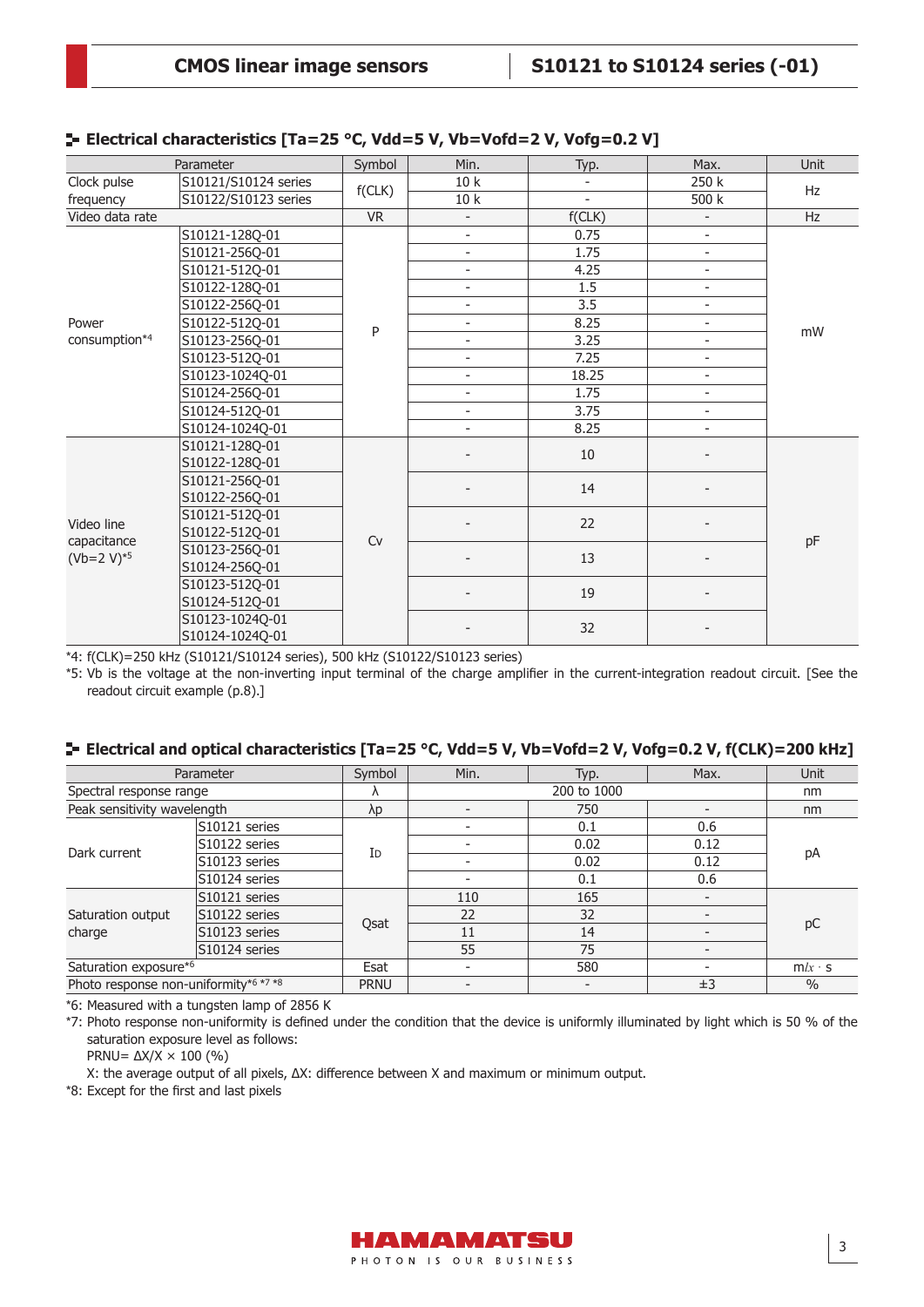

## **Photosensitivity variation in UV region (typical example)**



Photosensitivity in the UV region may slightly vary from product to product.



#### **Spectral response (typical example) Spectral response in UV region (typical example)**



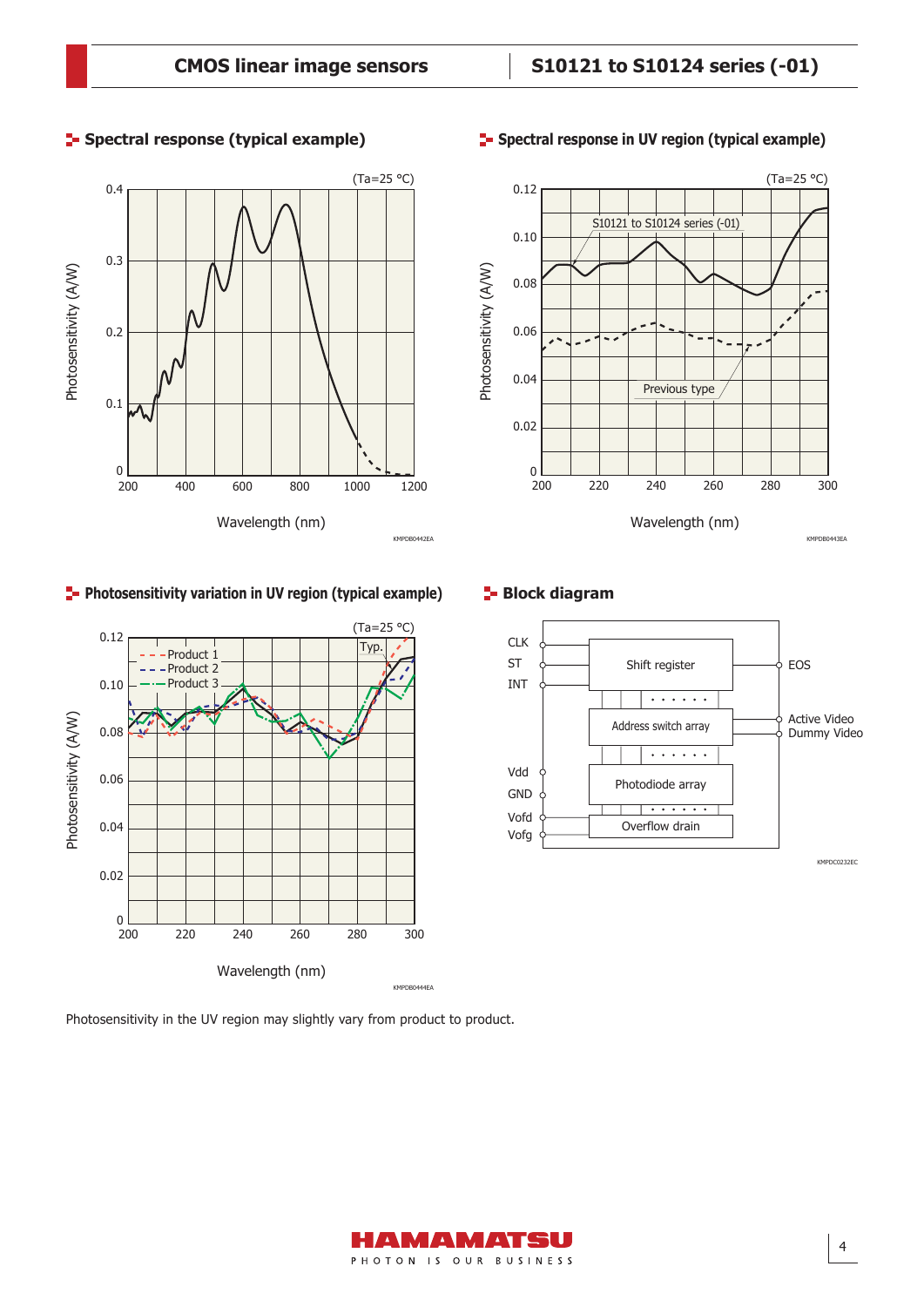# **Output waveform of one pixel (S10124-1024Q-01)**



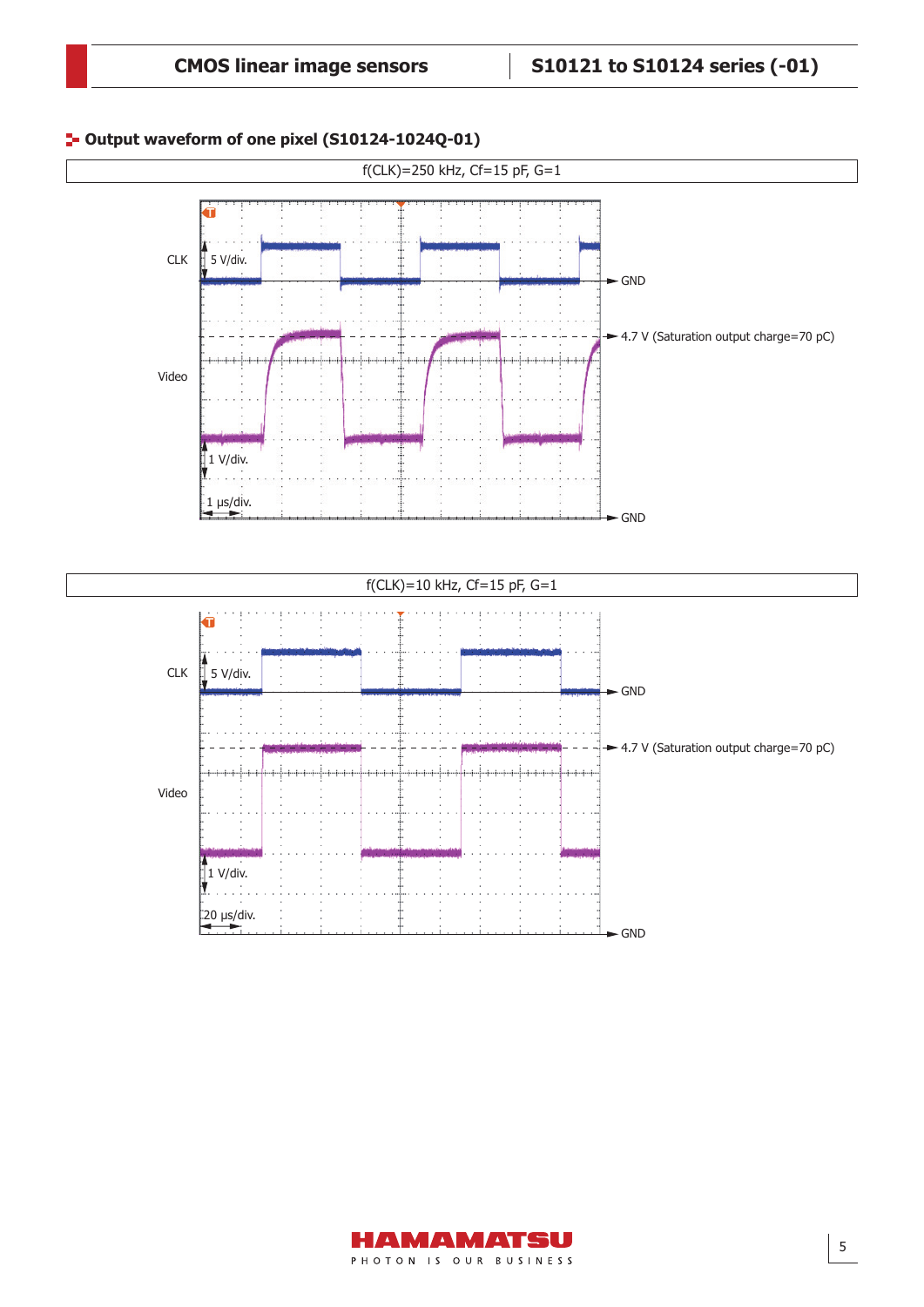# **T**- Timing chart



Note:  $\cdot$  Allow CLK pulse transition from "high" to "low" only one time while ST pulse is "high".

⸱ Integration time is determined by the interval between start pulses.

⸱ Only the switching noise component is output from the Dummy Video.

⸱ Do not use the Dummy Video output during current-integration readout.

⸱ The INT signal is not needed between EOS and the rising edge of the next ST signal.

| Parameter                        |                 | Symbol                | Min.        | Typ. | Max.                  | Unit          |
|----------------------------------|-----------------|-----------------------|-------------|------|-----------------------|---------------|
|                                  | S1012*-128Q-01  |                       | 130/f(CLK)  |      |                       | S             |
|                                  | S1012*-256Q-01  |                       | 258/f(CLK)  |      |                       |               |
| Start pulse (ST) interval        | S1012*-512Q-01  | tpi(ST)               | 514/f(CLK)  |      |                       |               |
|                                  | S1012*-1024Q-01 |                       | 1026/f(CLK) |      |                       |               |
| INT pulse rise and fall times    |                 | $tr(INT)$ , $tf(INT)$ | 0           | 20   | 30                    | ns            |
| INT pulse - clock pulse timing   |                 | $t(INT-CLK)$          | 30          |      | $1/[2 \times f(CLK)]$ | ns            |
| Clock pulse - INT pulse timing   |                 | t(CLK-INT)            | 30          |      | $1/[2 \times f(CLK)]$ | ns            |
| Start pulse rise and fall times  |                 | $tf(ST)$ , $tr(ST)$   | 0           | 20   | 30                    | ns            |
| Clock pulse duty ratio           |                 |                       | 40          | 50   | 60                    | $\frac{0}{0}$ |
| Clock pulse rise and fall times  |                 | $tf(CLK)$ , $tr(CLK)$ | $\Omega$    | 20   | 30                    | ns            |
| Clock pulse - start pulse timing |                 | t(CLK-ST)             | 20          |      |                       | ns            |
| Start pulse - clock pulse timing |                 | T(ST-CLK)             | 20          |      |                       | ns            |



KMPDC0249ED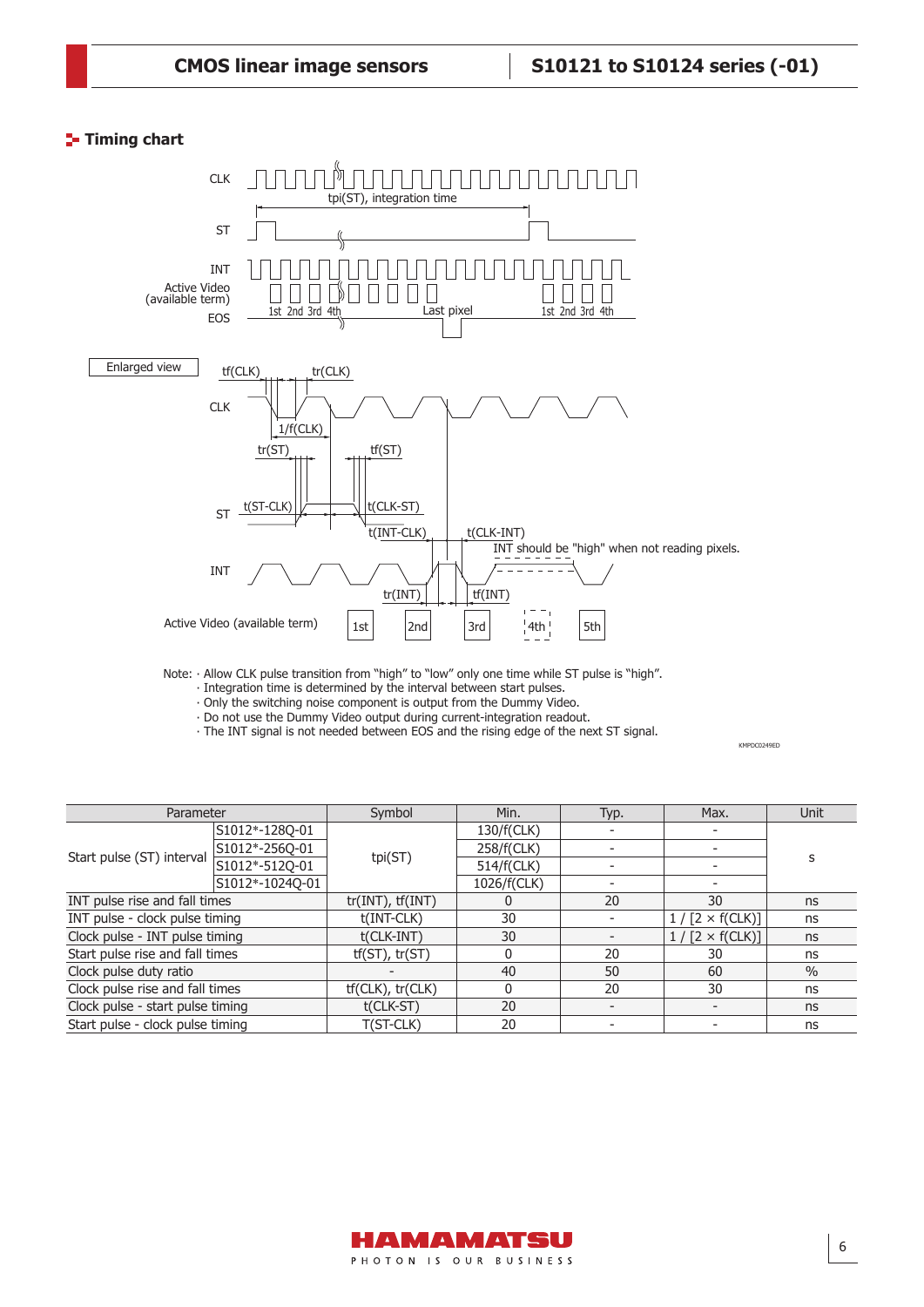## **F** Current-integration readout circuit example and timing chart example

Readout circuit example





\* Supply the Vb terminal with the same voltage as Vofd.

KMPDC0562EA



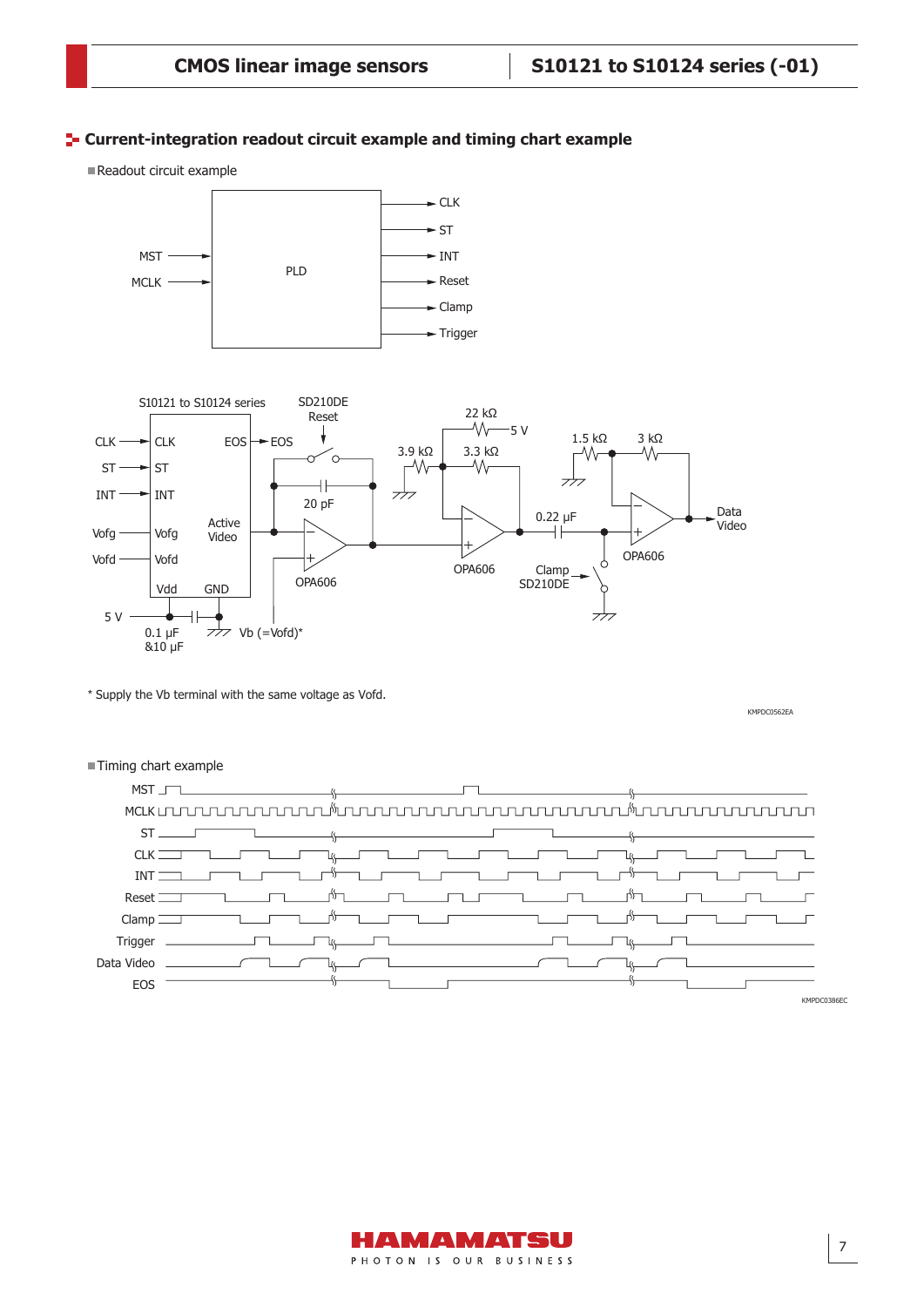#### **Variable integration time function**

By controlling the clock pulse to the INT terminal, the integration time for each pixel can be changed to any length that is an integer multiple of one readout period. When the clock pulse at the INT terminal is set to "high" at the pixel signal readout timing, then no signal is output from that pixel (see below). This allows the signal charge to continuously accumulate in that pixel as long as no signal is output. For example, when the integration time of one readout period is 100 ms and this function is used to output a signal from a pixel once every 3 readout periods, then the integration time of that pixel will be 300 ms. Using this function to lengthen the integration time of certain pixels makes it possible to effectively detect spectral signals of weak wavelength components.

■Timing chart

(Concept view showing the settings to double, triple and quadruple the integration times at channels 2, 3 and 4, respectively, by using the variable integration time function on the basis of the integration time at channel 1.)



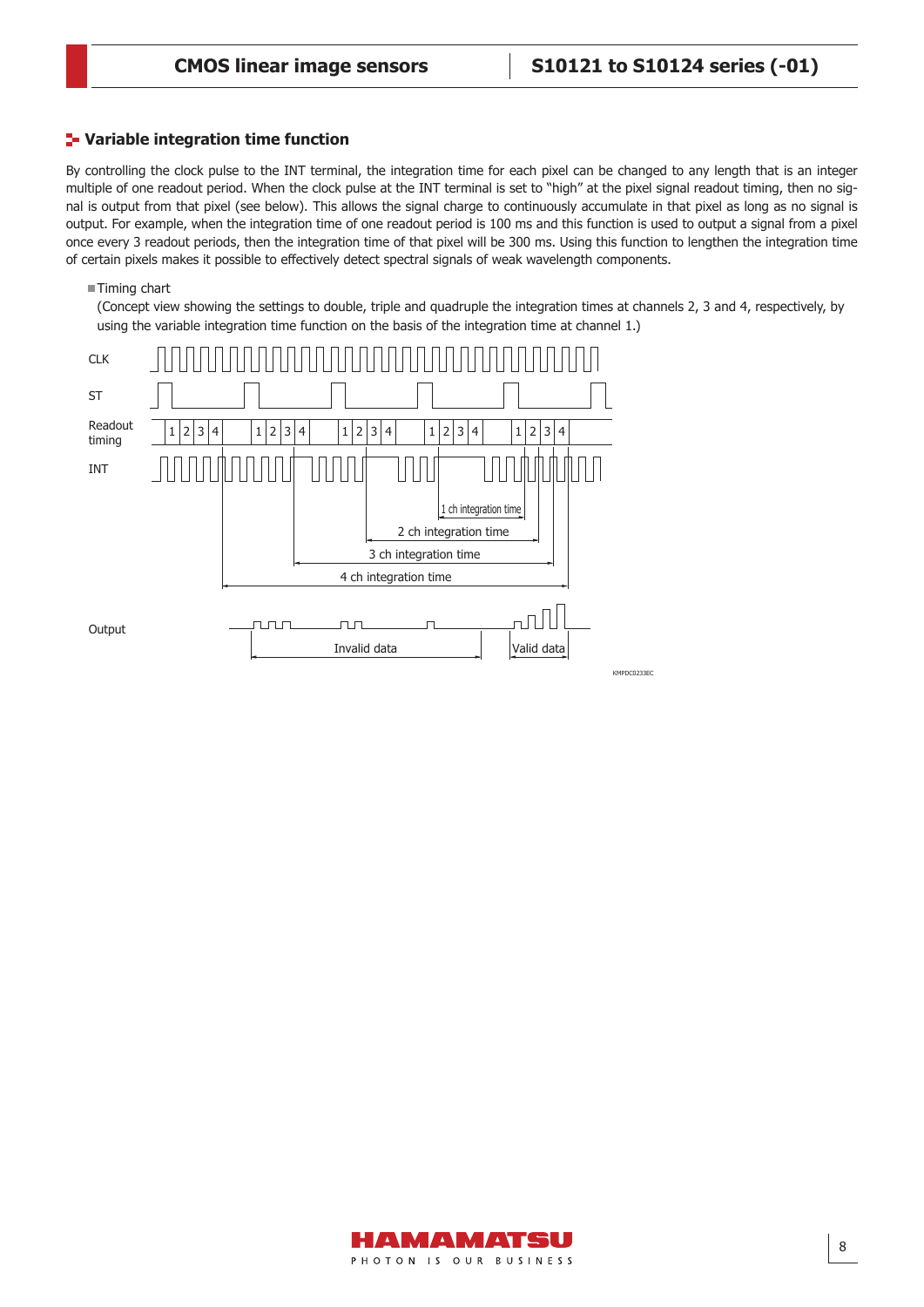#### **<sup>1</sup>-** Dimensional outlines (unit: mm)



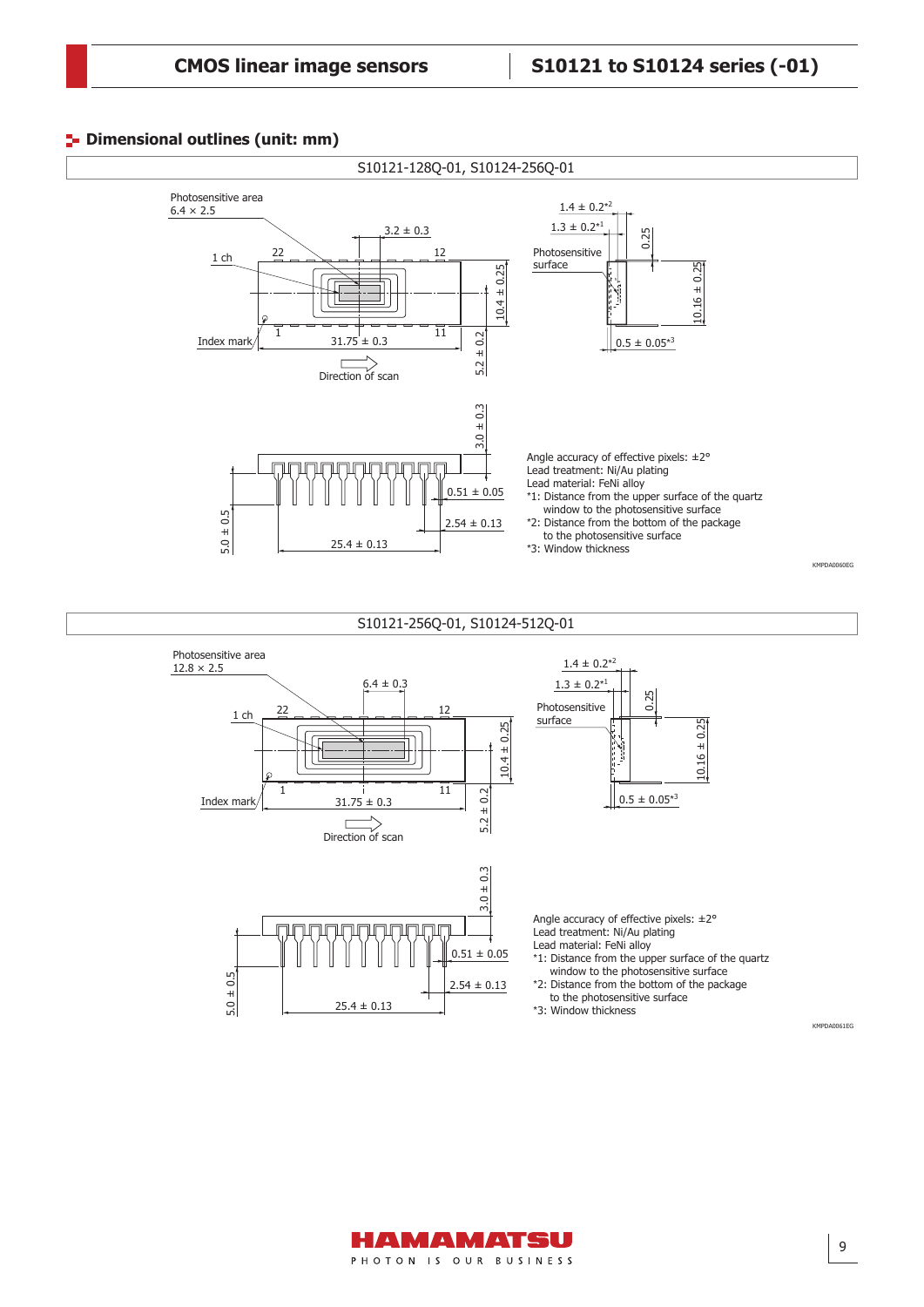

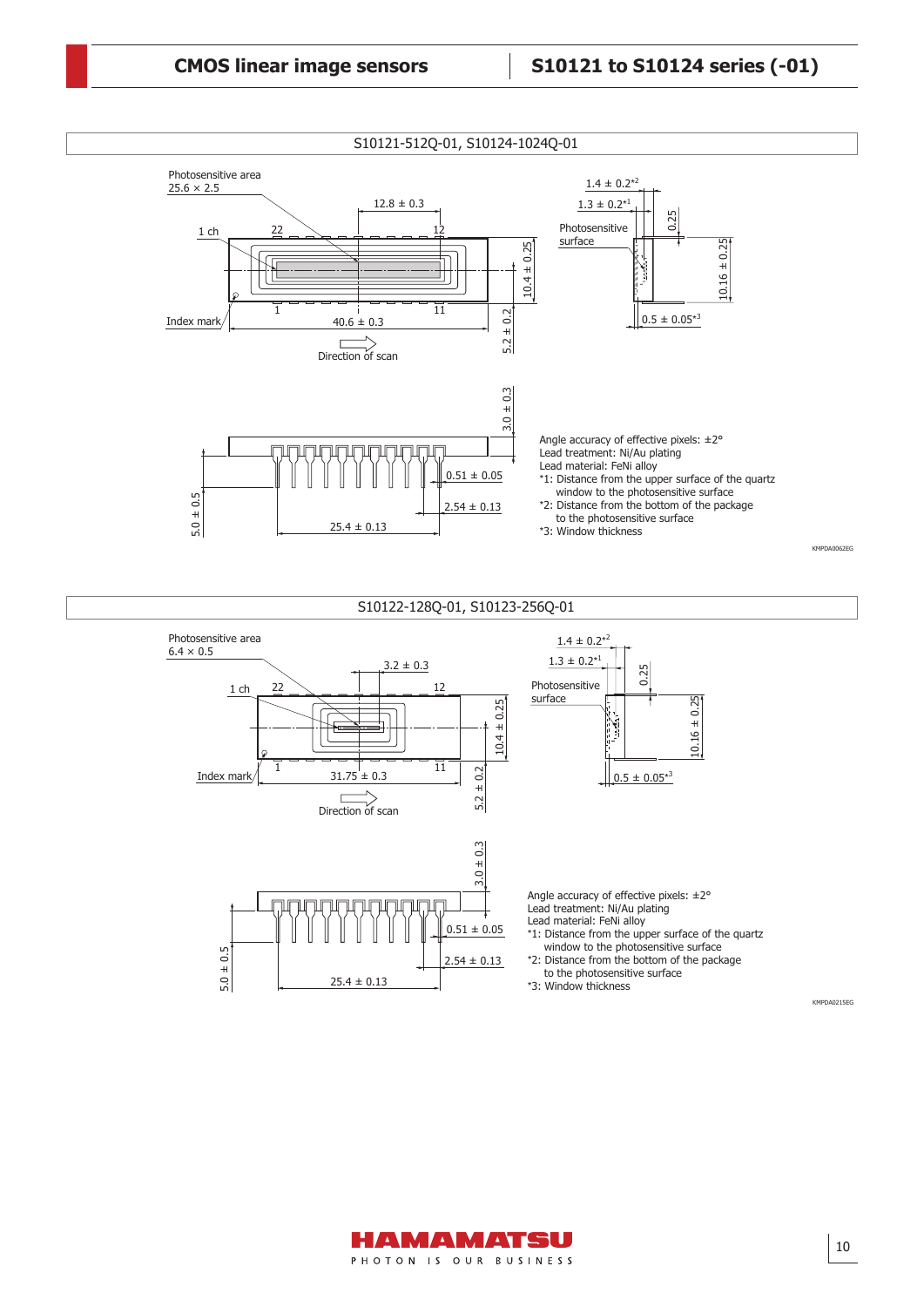

\*3: Window thickness

KMPDA0217EG



 $25.4 \pm 0.13$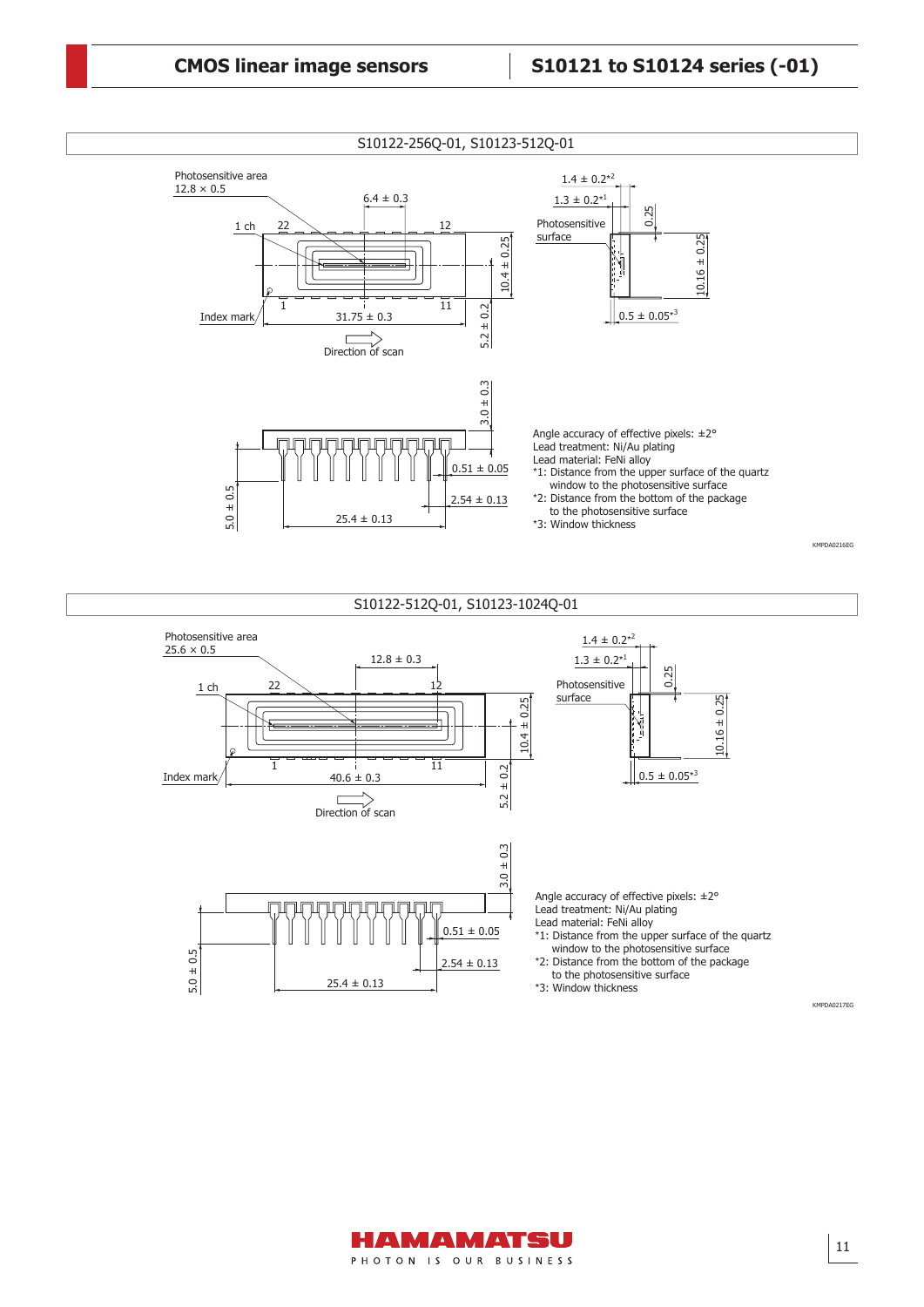#### **Pin connections**



#### **Precautions during use**

#### (1) Electrostatic countermeasures

This device has a built-in protection circuit against static electrical charges. However, to prevent destroying the device with electrostatic charges, take countermeasures such as grounding yourself, the workbench and tools to prevent static discharges. Also protect this device from surge voltages which might be caused by peripheral equipment.

(2) Incident window

If dust or dirt gets on the light incident window, it will show up as black blemishes on the image. When cleaning, avoid rubbing the window surface with dry cloth or dry cotton swab, since doing so may generate static electricity. Use soft cloth, paper or a cotton swab moistened with alcohol to wipe dust and dirt off the window surface. Then blow compressed air onto the window surface so that no spot or stain remains.

#### (3) Soldering

To prevent damaging the device during soldering, take precautions to prevent excessive soldering temperatures and times. Soldering should be performed within 5 seconds at a soldering temperature below 260 °C.

#### (4) Operating and storage environments

Always observe the rated temperature range when handling the device. Operating or storing the device at an excessively high temperature and humidity may cause variations in performance characteristics and must be avoided.

#### (5) UV exposure

This device is designed to suppress performance deterioration due to UV exposure. Even so, avoid unnecessary UV exposure to the device. Also, be careful not to allow UV light to strike the cemented portion of the glass.